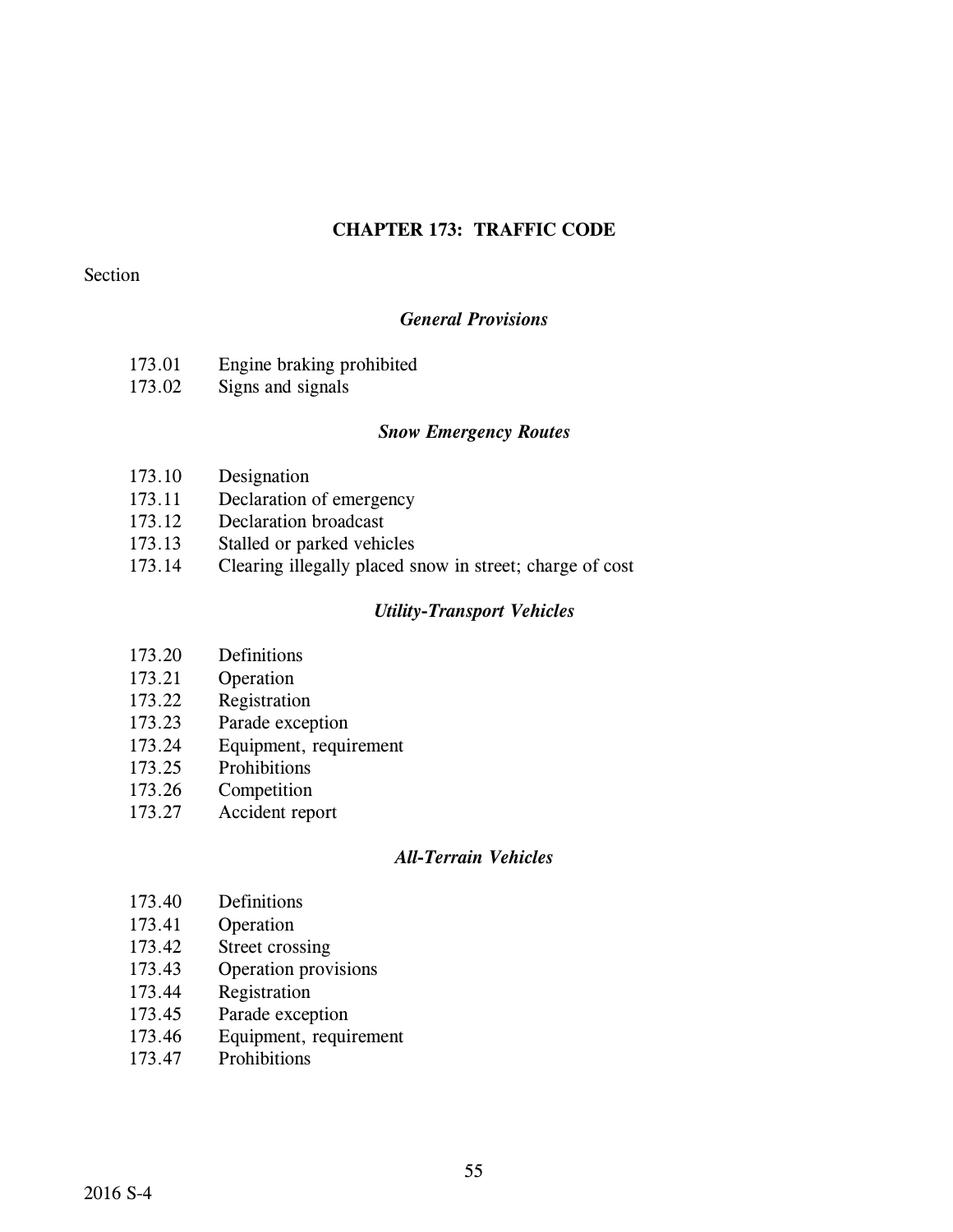| 173.48 | Competition     |
|--------|-----------------|
| 173.49 | Accident report |

#### *Golf Cart Vehicles*

| 173.60 | Definitions |
|--------|-------------|
|        |             |

- 173.61 Operation
- 173.62 Registration
- 173.63 Parade exception
- 173.64 Equipment; requirement
- 173.65 Prohibitions
- 173.66 Competition
- 173.67 Accident report
- 173.99 Penalty

#### *GENERAL PROVISIONS*

#### **§ 173.01 ENGINE BRAKING PROHIBITED.**

(A) The practice of engine braking commonly known as "Jake Braking" is prohibited within the corporate limits of the city.

(B) Signs shall be posted at each roadway entrance to the city giving notice that engine braking is prohibited.

(Prior Code, § 5-316)

### **§ 173.02 SIGNS AND SIGNALS.**

The governing body may, by resolution, provide for the placing of stop signs, or other signs, signals, standards, or mechanical devices in any street or alley under the municipality's jurisdiction for the purpose of regulating, or prohibiting traffic thereon. Such resolution shall describe the portion of the street or alley wherein traffic is to be regulated or prohibited; the regulation or prohibition; the location where such sign, signal, standard or mechanical device shall be placed; and the hours when such regulation or prohibition shall be effective. It shall be unlawful for any person to fail, neglect, or refuse to comply with such regulation, or prohibition.

(Prior Code, § 5-208)

## *Statutory reference:*

*Signs and signals, see Neb. RS 39-609 - 39-611, 39-697*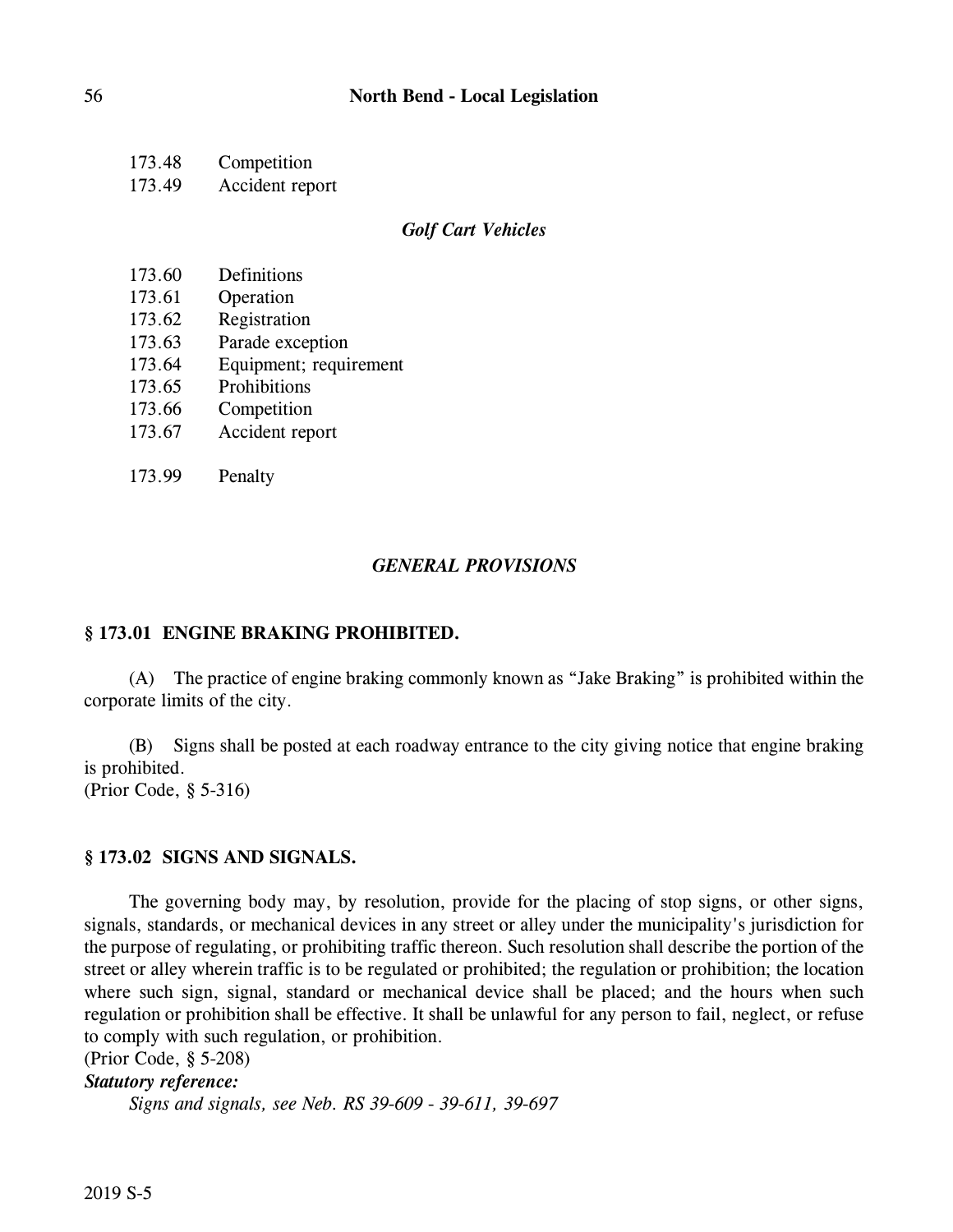### *SNOW EMERGENCY ROUTES*

### **§ 173.10 DESIGNATION.**

The following described streets are hereby declared to be snow emergency routes in the city. The Mayor shall, at his or her discretion, place appropriate signs or other traffic control devices indicating the existence of such snow emergency routes. A designation of any street, avenue, road, or highway,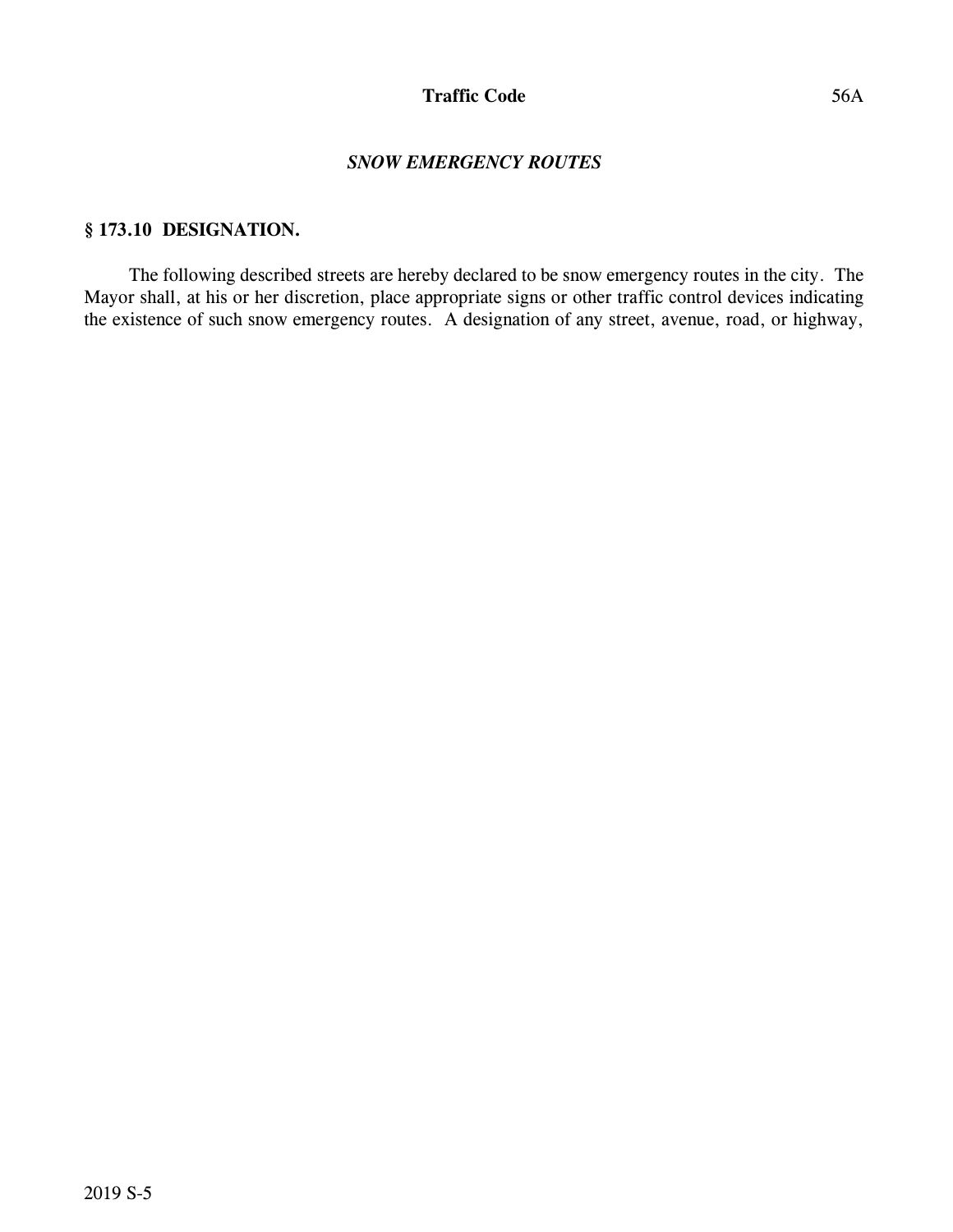or portion thereof as a snow emergency route shall in no way affect any previous designation of that street, avenue, road or highway for any other purposes. The snow emergency routes are as follows:

- (A) Walnut Street from Highway 30 to 14th Street.
- (B) Maple Street from Highway 30 to 8th Street.
- (C) 11th Street from Walnut to Catalpa.

(D) The four square blocks of downtown consisting of Highway 30 to 8th and 7th Streets from Mulberry to Maple Street. (Prior Code, § 5-210)

## **§ 173.11 DECLARATION OF EMERGENCY.**

Whenever the Mayor of the city, or his or her designated representative, shall find, on the basis of falling snow, sleet, or freezing rain, or on the basis of an official forecast by the U.S. Weather Bureau, of snow, sleet, or freezing rain, that weather conditions will make it necessary that motor vehicle traffic be expedited and that parking on city snow emergency routes be prohibited or restricted for snow plowing and other purposes, the Mayor or his or her designated representative may place into effect a parking prohibition on all snow emergency routes by declaring that emergency conditions exist. In such declaration of emergency conditions the Mayor or his or her designated representative shall state the time that said emergency shall be in effect and from the time so designated, all parking of vehicles on snow emergency routes shall be prohibited. While the prohibition is in effect, no person shall park or allow to remain parked any vehicle on any portion of a snow emergency route. Once in effect, the parking prohibition imposed under this section shall remain in effect until terminated by declaration of the Mayor or his or her designated representative. However, nothing in this section shall be construed to permit parking at any time or place where it is forbidden by any other provision of law. (Prior Code, § 5-211)

#### **§ 173.12 DECLARATION BROADCAST.**

(A) The Mayor or his or her designated representative shall cause each declaration of a snow emergency made by him, pursuant to this subchapter, to be publicly announced by means of broadcast or telecast from broadcasting stations with a normal operating range covering the city, which may include KFAB or KHUB radio stations and the SAM alert system over local cablevision system, and he or she may cause such declaration to be further announced in newspapers of general circulation when feasible. Each announcement shall describe the action taken by the Mayor or his or her designated representative, including the time it became or will become effective, and shall specify the streets or areas affected. The Mayor or his or her designated representative shall make or cause to be made a record of each time and date when any declaration is announced to the public by issuing an executive order as soon after the declaration of an emergency as is feasible.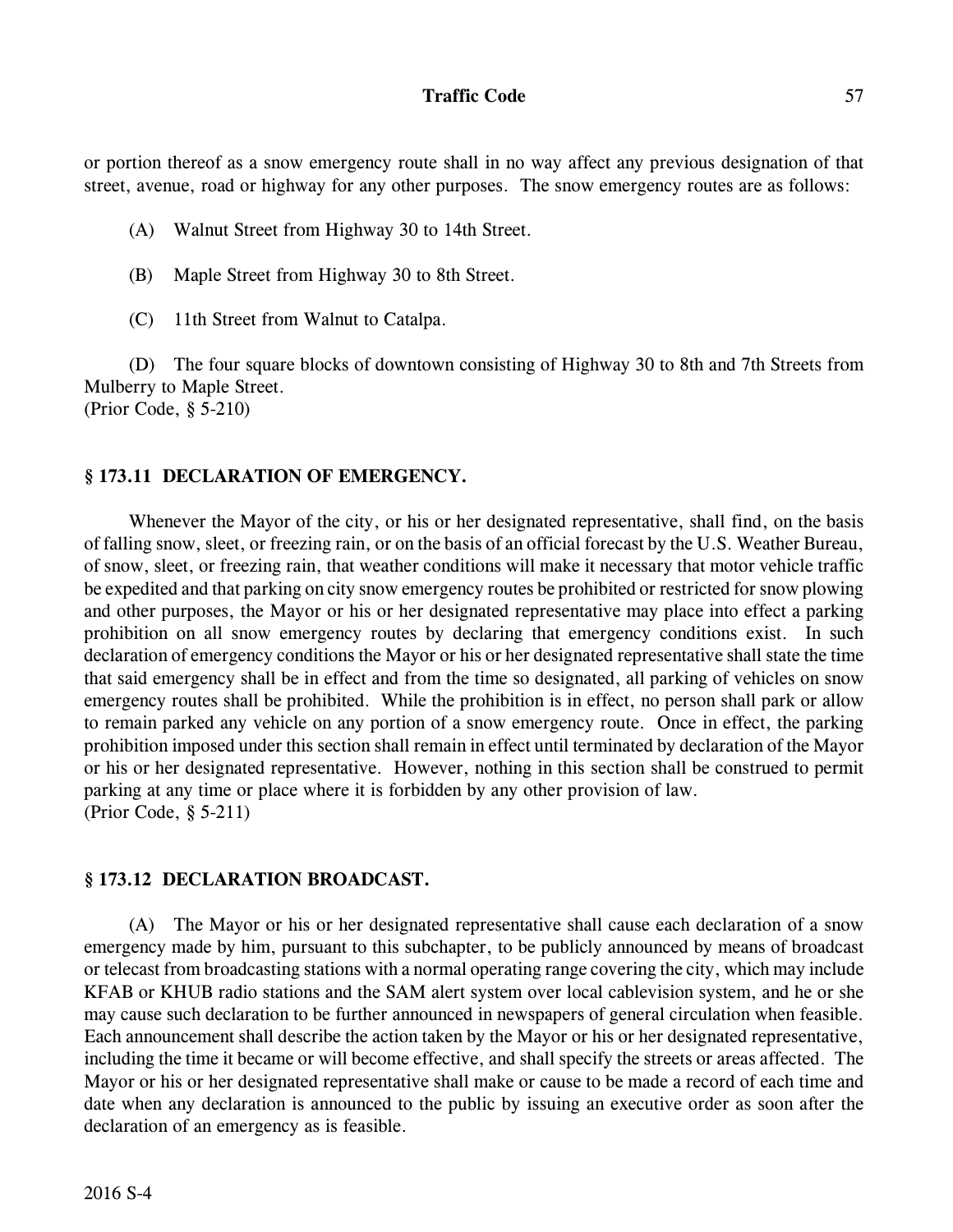(B) Whenever the Mayor or his or her designated representative shall find that some or all of the conditions which gave rise to a parking prohibition placed in effect pursuant to the provisions of this subchapter no longer exist, he or she may declare the prohibition terminated, in whole or in part, effective immediately upon announcement or at a later specified time. (Prior Code, § 5-214)

# **§ 173.13 STALLED OR PARKED VEHICLES.**

(A) The Mayor or his or her designated representative or members of the Dodge County Sheriff's office are hereby authorized to remove or have removed a vehicle from a street to another place or location on a street or to a lot, garage, storage yard, or other similar facility designated by the Mayor or Sheriff's offices when:

(1) The vehicle is parked on a snow emergency route on which a parking prohibition is in effect;

(2) The vehicle is stalled or stuck on a snow emergency route on which there is a parking prohibition in effect and the person who is operating said vehicle does not appear to be removing it in accordance with the provisions of this subchapter;

(3) The vehicle is parked on any street in violation of any parking prohibition or provision of law contained in this subchapter and is interfering or about to interfere with snow removal operations.

(B) Members of the Dodge County Sheriff's office or Mayor or city employee designated by the Mayor may cause such vehicle to be removed to a private lot, garage, storage yard, or other similar facility; and any such vehicle shall not be released therefrom except upon payment by the owner of the vehicle to the person or persons in charge of the lot, garage, storage yard or other similar facility for the reasonable cost of towing, and the reasonable cost of storage during which time the vehicle remains stored, and a receipt for such fees shall be issued to the owner of the vehicle.

(C) It shall be the duty of the person or persons in charge of the lot, garage, storage yard, or other similar facility designated by members of the Dodge County Sheriff's office or the Mayor, to keep a record of the name of the owner of all vehicles towed in under the provisions hereof, together with the registration number of each vehicle, and the nature and circumstances of each violation, and the amount of fees collected hereunder, and to deliver a report of each day's transactions to the Mayor or city employee designated by the Mayor not later than one day following the day for which the report is made. (Prior Code, § 5-216)

# **§ 173.14 CLEARING ILLEGALLY PLACED SNOW IN STREET; CHARGE OF COST.**

In the event that the owner or owners, or their agents, of any lot, lots, or lands, abutting on any street, avenue, or part thereof have placed snow from their driveways or sidewalks in the streets of the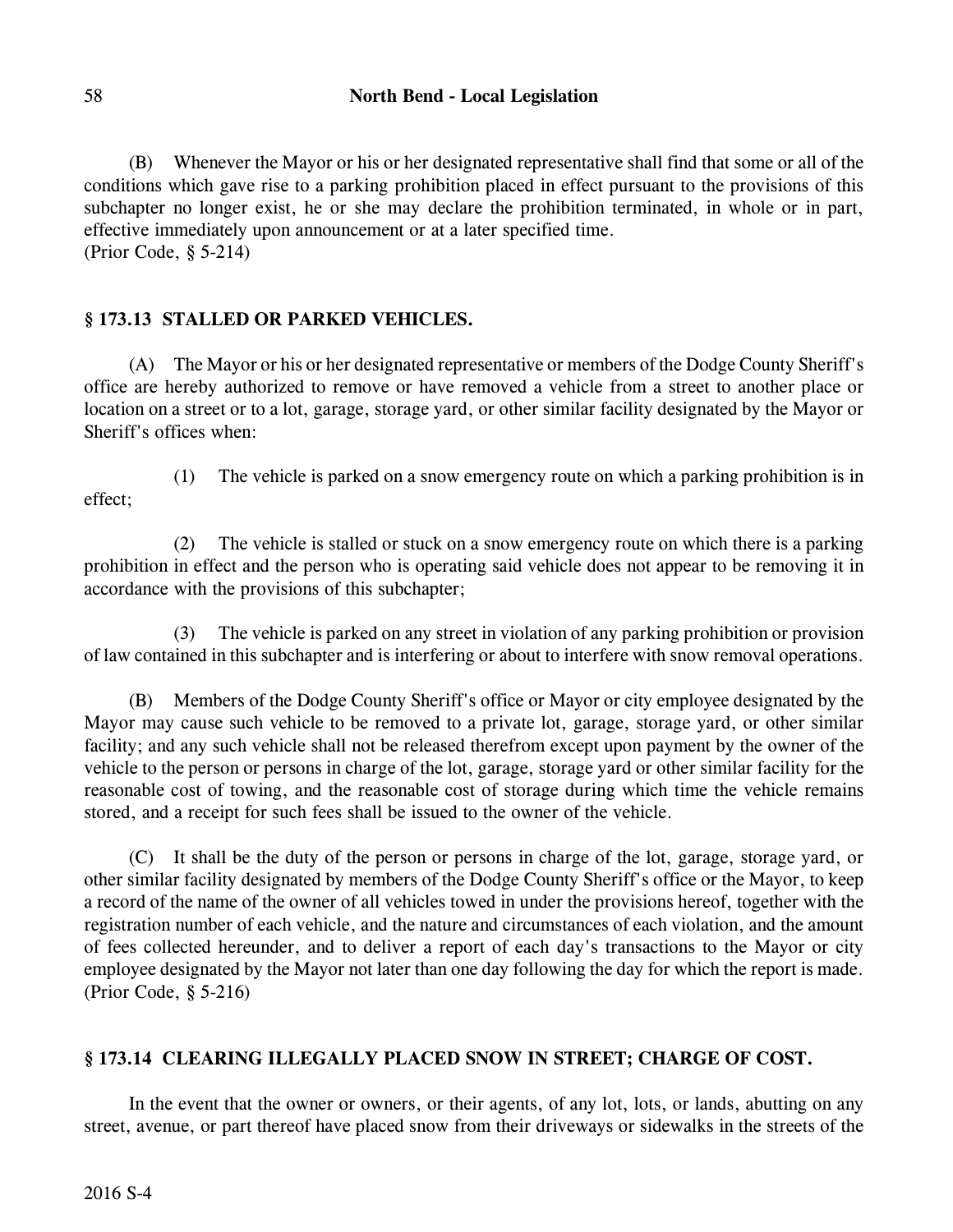## **Traffic Code** 58A

city, and shall fail to promptly remove the snow or ice so placed on said street by such owner or agent of such owner after directed by the Mayor or his or her designated representative to remove same, the Mayor or his or her designated representative shall have power to remove any such snow or ice and charge removal cost thereof against such property owner. In the event the property owneris a nonresident of the county in which the property lies, then the Mayor or designated representative shall notify the person who so placed the snow in the street to promptly remove same from the streets and upon failing to do so, the city may remove said snow and charge the person failing to remove the cost of removing same. Said charge may be included by the Court within the penalty allowed by law for violation of § 92.77 of the Neb. Basic Code. (Prior Code, § 2-218)

## *UTILITY-TRANSPORT VEHICLES*

### **§ 173.20 DEFINITIONS.**

For purposes of this subchapter the following definition shall apply unless the context clearly indicates or requires a different meaning.

*ORIGINAL MANUFACTURER.* Refers to a business enterprise engaged in the mass production of utility-transport vehicles for commercial and industrial use purposes and specifically excludes custom-made or modified vehicles produced by individuals for their own purposes and use.

*STREET or HIGHWAY*. The entire width between the boundary limits of any street, road, avenue, boulevard, or way, which is publicly maintained when any part thereof is open to the use of the public for purposes of vehicular travel. (Neb. RS. 60-624)

*UTILITY-TYPE VEHICLE.* Any motorized off-highway vehicle which:

(1) Is 74 inches or less in width, not more than 180 inches, including bumper, in

length;

(2) Has a dry weight of 2,000 pounds or less;

(3) Travels on four or more non-highway tires;

(4) Is equipped with a steering wheel and a bench or bucket type seating designed for at least two people to sit side-by-side;

(5) Is equipped with an operational brake light (Neb. RS 60-6,355); and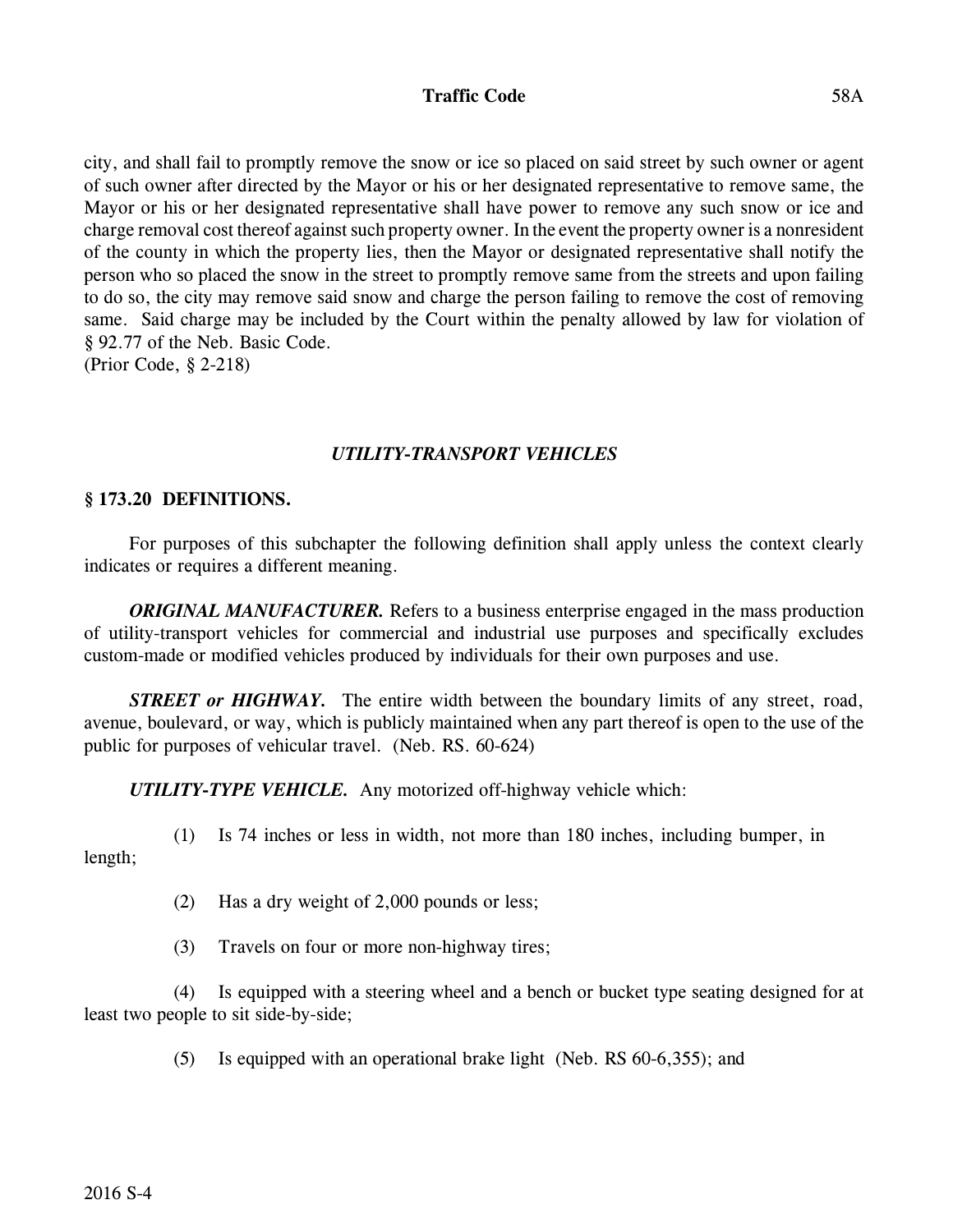(6) A utility type vehicle does not include golf carts, low-speed vehicles, go-carts, riding lawn mowers, and garden tractors. (Ord. 532, passed 1-20-15)

# **§ 173.21 OPERATION.**

(A) A utility-transport vehicle may be operated on streets within the corporate limits of the city only if the operator and the vehicle comply with the provisions of this section. A UTV is not allowed to drive down Highway 30 or Highway 79, but may cross those highways at a street intersection. UTV's shall only be allowed in the city park for special events such as Old Settlers or baseball tournaments.

(B) A utility-transport vehicle may be operated only between the hours of sunrise and sunset and shall not be operated at a speed in excess of the posted speed limit and in no event in excess of 30 miles per hour. When operating a utility-transport vehicle as authorized in division (A) above, the following requirements shall be adhered to:

(1) The headlight and taillight of the vehicle shall be on while operating vehicle; and

(2) Vehicle shall be equipped with electric strobe/flashing beacon mounted on the top of the vehicle or a bicycle safety flag which extends not less than five feet above ground attached to the rear of such vehicle. The bicycle safety flag shall be triangular in shape with an area of not less than 30 square inches and shall be day-glow in color; and

(3) Vehicle shall have an operational and visual brake light system.

(C) Any person operating a utility-transport vehicle as authorized in division (B) above shall:

(1) Be at least 19 years of age and have a valid Class O operator's license or a farm permit as provided in Neb. RS 60-126. The operation of a utility-type vehicle shall be subject to all of the statutory requirements of any motor vehicle in the State of Nebraska; specifically including those statutes dealing with the rules of the road, child restraint systems and the operation of a motor vehicle by any person impaired by alcohol or drugs; and

(2) Have liability insurance coverage for the utility-transport vehicle while operating in the city. The person operating the utility-transport vehicle shall provide proof of such insurance coverage to any peace officer requesting such proof within five days of such a request; and

(D) A utility-transport vehicle shall not be operated on any controlled access highway with more than two marked traffic lanes, and the crossing of any controlled access highway with more than two marked traffic lanes shall not be permitted. For purposes of this subchapter turn lanes are deemed to be auxiliary lanes and not traffic lanes. The crossing of a highway shall be permitted by a utility-transport vehicle without complying with divisions (B) and (C) above only if: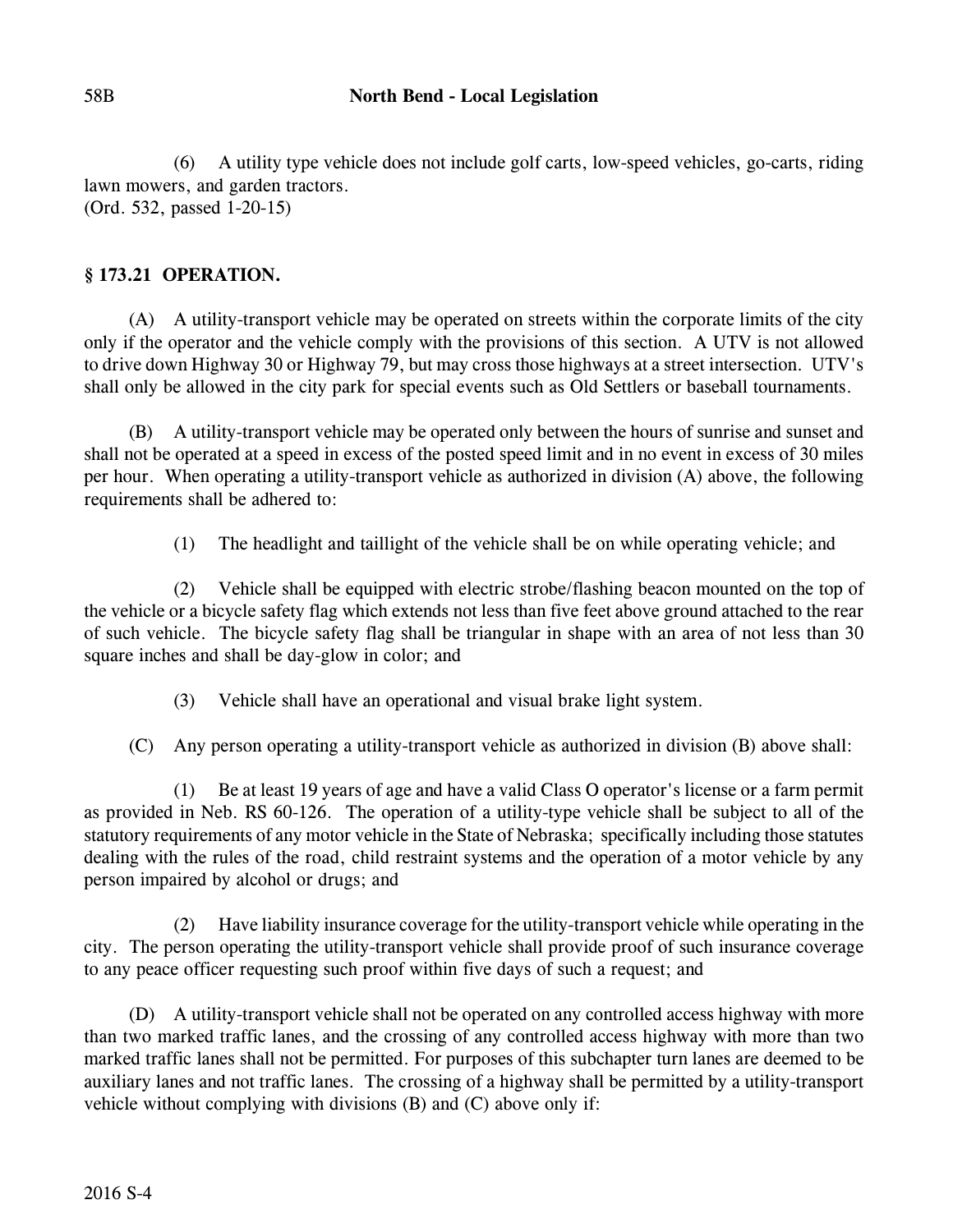(1) The crossing is made at an angle of approximately 90 degrees to the direction of the street or highway and at a place where no obstruction prevents a quick and safe crossing;

(2) The vehicle is brought to a complete stop before crossing the shoulder or roadway of the street or highway;

(3) The operator yields the right-of-way to all oncoming traffic that constitutes an immediate potential hazard;

(4) In crossing a divided highway, the crossing is made only at an intersection of such highway with another highway; and

(5) Both the headlight and taillight of the vehicle are on when the crossing is made. (Neb. RS 60-6,356) (Ord. 532, passed 1-20-15)

# **§ 173.22 REGISTRATION.**

 The owner of each utility-transport vehicle to be operated within the city limits of the City of North Bend under the provisions of this subchapter shall be required to pay to the city the sum of \$50 the first year to register or any time to reinstate said vehicle and \$25 each year after that. If the annual renewal fee is not paid by February 1 of each year, the fee is \$50. Each registered vehicle will be issued a sticker for identification purposes after the owner's proof of insurance has been reviewed by the City Clerk. Said sticker shall be of a size and shape as determined by the City Council, and shall be displayed prominently on the left rear fender of said vehicle. Said registration shall be revoked for violation of the terms of this subchapter under the provisions set out in § 173.99. The registration fee shall not be transferable, and no refund will be allowed in case of sale or disposition of the vehicle. (Ord. 532, passed 1-20-15)

# **§ 173.23 PARADE EXCEPTION.**

Utility-transport vehicles may be operated on street, roads or highways in parades, which have been authorized by the State of Nebraska or the City. (Neb. RS 60-6,356) (Ord. 532, passed 1-20-15)

# **§ 173.24 EQUIPMENT, REQUIREMENT.**

Every utility-transport vehicle shall be equipped with:

(A) A brake system maintained in good operation condition;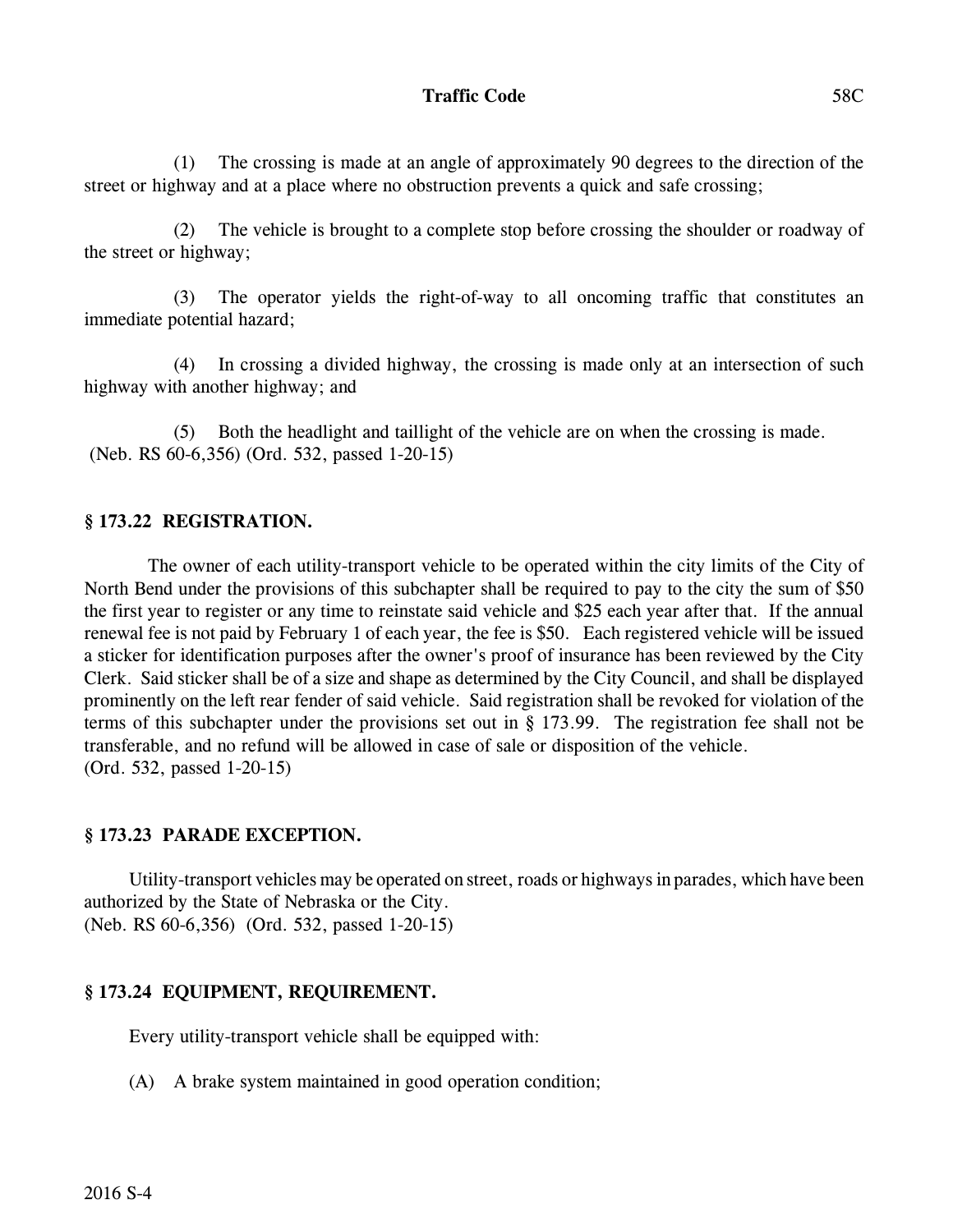(B) An adequate muffler system in good working condition; and

(C) A U.S. Forest Service qualified spark arrester.

(Neb. RS. 60-6,358) (Ord. 532, passed 1-20-15)

# **§ 173.25 PROHIBITIONS.**

No person shall:

(A) Equip the exhaust system of a utility-transport vehicle with a cutout, bypass or similar device;

(B) Operate a utility-transport vehicle with an exhaust system so modified; or

(C) Operate a utility-transport vehicle with the spark arrester removed or modified except for use in closed-course competition events. (Neb. RS 60-6,359) (Ord. 532, passed 1-20-15)

# **§ 173.26 COMPETITION.**

Utility-transport vehicles participating in competitive events may be exempted from the provisions of this subchapter if approved by the Nebraska Department of Motor Vehicles. (Neb. RS 60-6,360) (Ord. 532, passed 1-20-15)

# **§ 173.27 ACCIDENT REPORT.**

If an accident results in the death of any person or in the injury of any person requiring treatment by a physician, the operator of each utility-transport vehicle involved in the accident shall give notice of the accident in the same manner as provided in Neb. RS 60-699. (Neb. RS 60-6,361) (Ord. 532, passed 1-20-15)

# *ALL-TERRAIN VEHICLES*

# **§ 173.40 DEFINITIONS.**

For purposes of this subchapter the following definitions shall apply unless the context clearly indicates or requires a different meaning.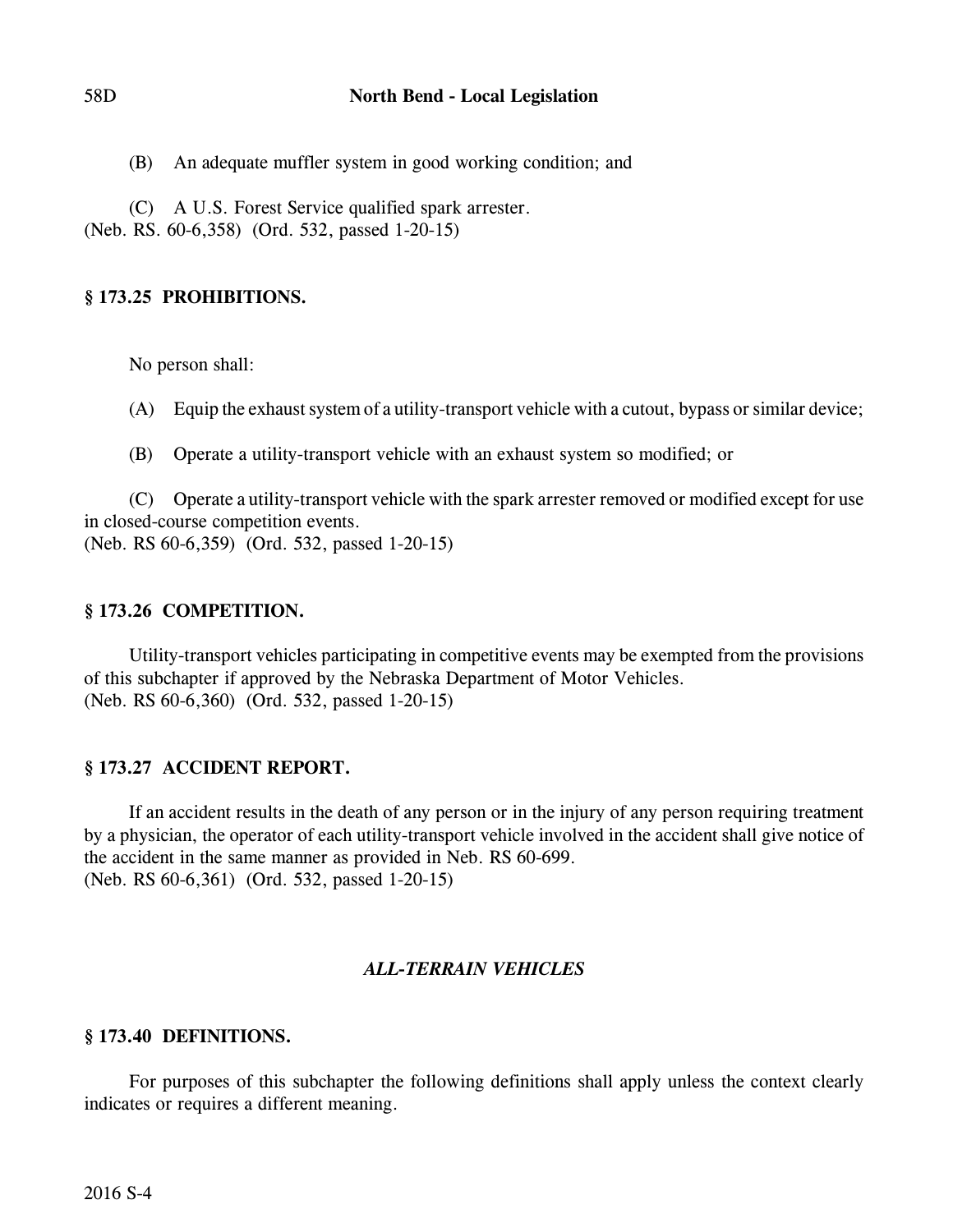# **Traffic Code** 58E

*ALL-TERRAIN VEHICLE.* Any motorized off-highway vehicle, which:

- (1) Is 50 inches or less in width;
- (2) Has a dry weight of 1200 pounds or less;
- (3) Travels on four or more non-highway tires;

(4) Is designed for operator use only and no passengers unless specifically designed by the original manufacture for the operator and one passenger;

(5) Has a seat or saddle designed to be straddled by the operator;

(6) Has handlebars or any other steering assembly for steering control; and

(7) An all-terrain vehicle does not include golf carts, low-speed vehicles, go-carts, riding lawn mowers, and garden tractors. (Ord. 533, passed 1-20-15)

## **§ 173.41 OPERATION.**

Operation of all-terrain vehicles shall be permitted within the city only if operators of such vehicles comply with the provisions as set forth below. (Ord. 533, passed 1-20-15)

# **§ 173.42 STREET CROSSING.**

The crossing of a street, road or highway shall be permitted only if:

(A) The crossing is made at an angle of approximately 90 degrees to the direction of the street, road or highway and at a place where no obstruction prevents a quick and safe crossing;

(B) The vehicle is brought to a complete stop before crossing the shoulder or roadway of the street, road or highway;

(C) The operator yields the right of way to all oncoming traffic that constitutes an immediate potential hazard;

(D) In crossing a divided street, road or highway, the crossing is made only at an intersection of such street, road or highway with another street, road or highway; and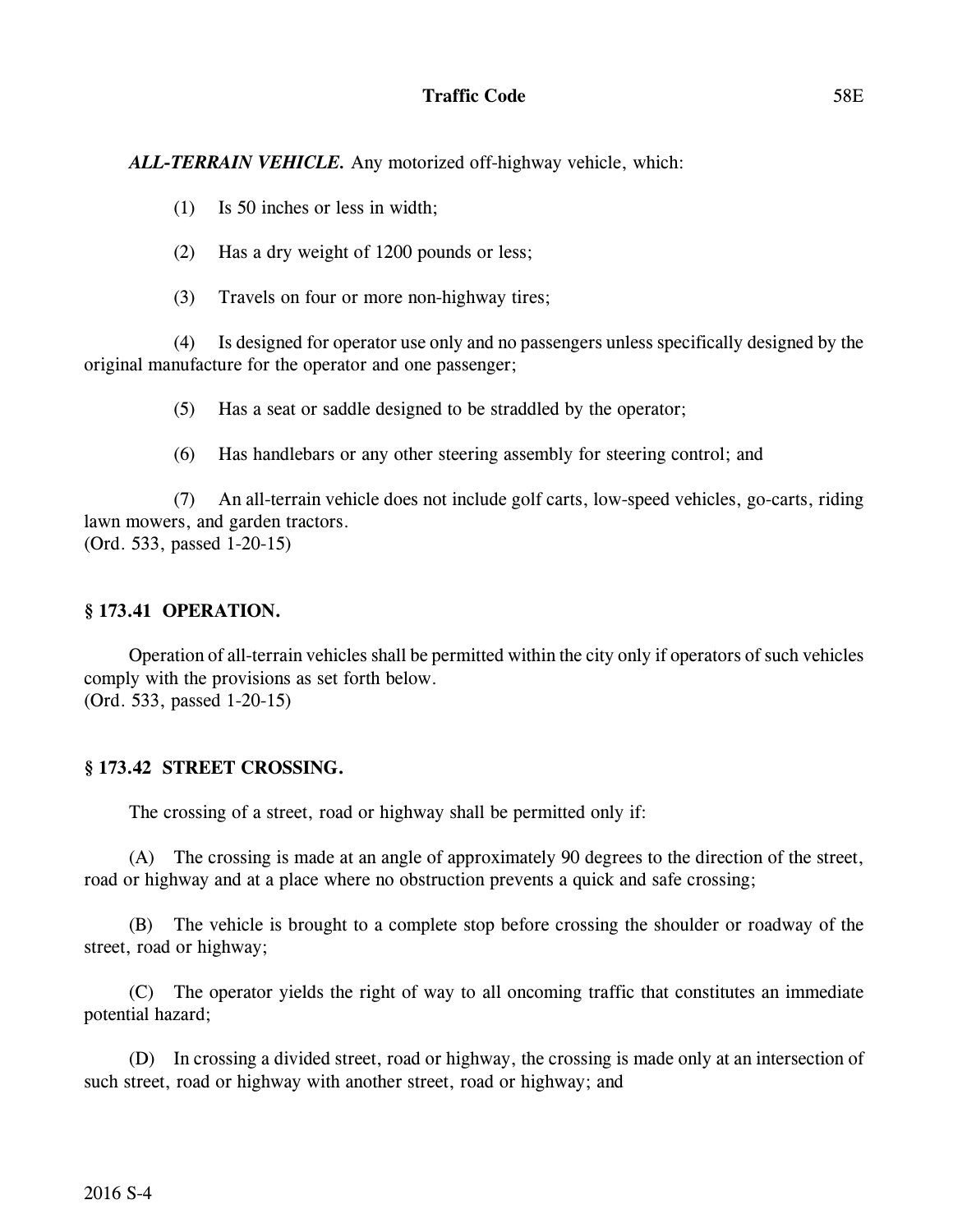(E) Both the headlight and taillight of the vehicle are on at all times. (Ord. 533, passed 1-20-15)

#### **§ 173.43 OPERATION PROVISIONS.**

An all-terrain vehicle may be operated on a street or road when such operation occurs only between the hours of sunrise and sunset. Any person operating an all terrain vehicle on a street or road shall be at least 19 years of age and shall have a valid Class O operator's license or a farm permit as provided in Neb. RS 60-4,126, and shall not exceed 30 miles per hour or less where posted speed limits are less. Said vehicle shall be covered by a policy of liability insurance in minimum amounts as required by the laws of the State of Nebraska as shall be in effect from time to time. When operated on a street or road, the headlight and taillight of the vehicle shall be on and the vehicle shall be equipped with a bicycle safety flag attached to the rear of such vehicle, extending not less than five feet above the ground. The bicycle safety flag shall be triangular in shape with an area of not less than 30 square inches and shall be in a day-glo color. An ATV is not allowed to drive down Highway 30 or Highway 79, but may cross those highways at a street intersection. ATV's shall only be allowed in the park for special events such as Old Settlers or baseball tournaments. The operation of an ATV shall be subject to all of the statutory requirements of any motor vehicle in the State of Nebraska; specifically including those statutes dealing with the rules of the road, child restraint systems, and the operation of a motor vehicle by any person impaired by alcohol or drugs. (Ord. 533, passed 1-20-15)

#### **§ 173.44 REGISTRATION.**

 The owner of each all-terrain vehicle to be operated within the city limits of the City of North Bend under the provisions of this subchapter shall be required to pay to the city the sum of \$50 the first year to register or any time to reinstate said vehicle and \$25 every year after that. If the annual renewal fee is not paid by February 1 of each year, the fee is \$50. Each registered vehicle will be issued a sticker for identification purposes after the owner's proof of insurance has been reviewed by the City Clerk. Said sticker shall be of a size and shape as determined by the City Council, and shall be displayed prominently on the left rear fender of said vehicle. Said registration shall be revoked for violation of the terms of this subchapter under the provisions set out in § 173.99. The registration fee shall not be transferable, and no refund will be allowed in case of sale or disposition of the vehicle. (Ord. 533, passed 1-20-15)

### **§ 173.45 PARADE EXCEPTION.**

All-terrain vehicles may be operated on street, roads or highways in parades, which have been authorized by the State of Nebraska or the city. (Neb. RS 60-6,356) (Ord. 533, passed 1-20-15)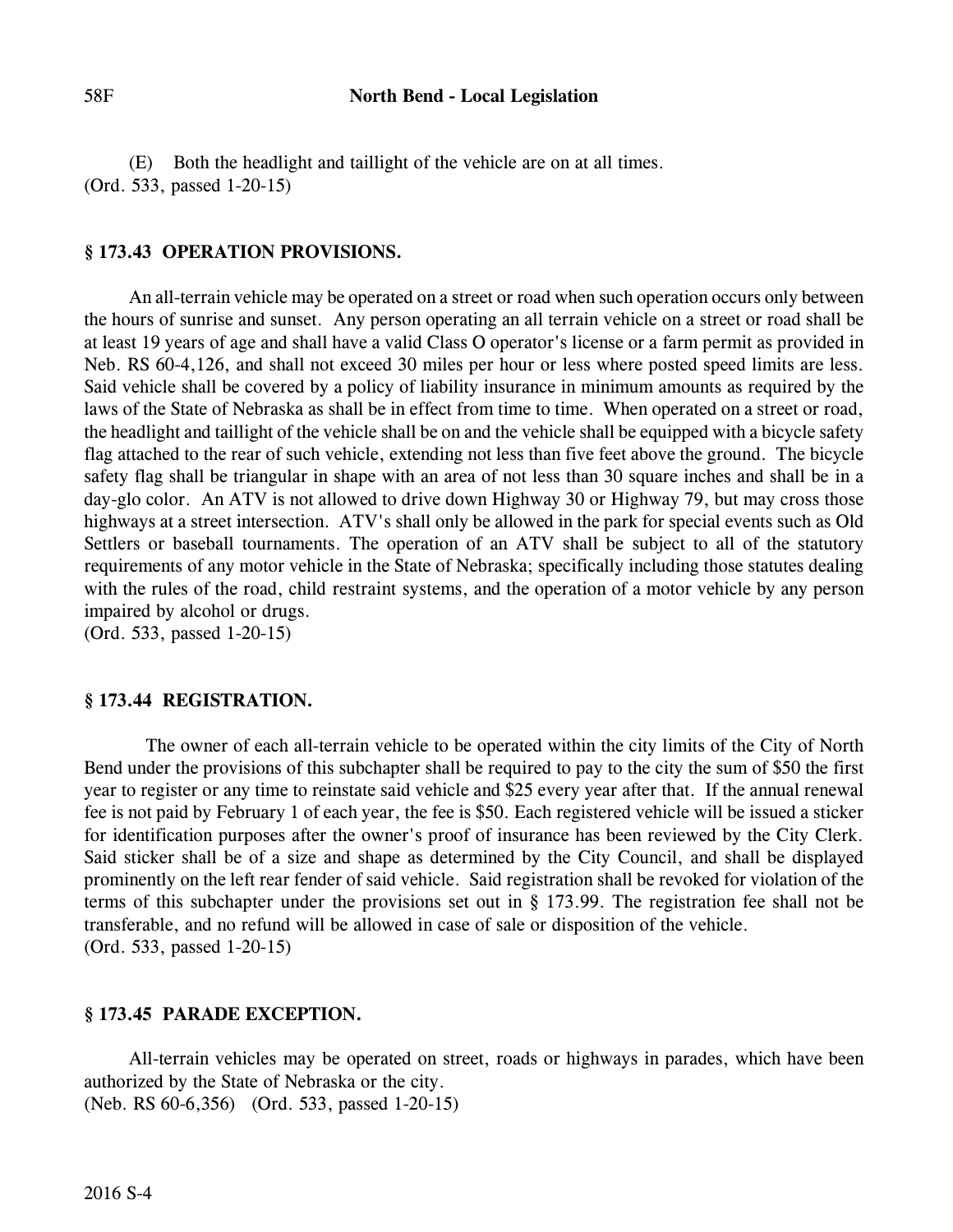## **§ 173.46 EQUIPMENT, REQUIREMENT.**

Every all-terrain vehicle shall be equipped with:

(A) A brake system maintained in good operation condition;

(B) An adequate muffler system in good working condition; and

(C) A U.S. Forest Service qualified spark arrester. (Neb. RS 60-6,358) (Ord. 533, passed 1-20-15)

## **§ 173.47 PROHIBITIONS.**

No person shall:

- (A) Equip the exhaust system of an all-terrain vehicle with a cutout, bypass or similar device;
- (B) Operate an all-terrain vehicle with an exhaust system so modified; or

(C) Operate an all-terrain vehicle with the spark arrester removed or modified except for use in closed-course competition events.

(Neb. RS 60-6,359) (Ord. 533, passed 1-20-15)

# **§ 173.48 COMPETITION.**

All-terrain vehicles participating in competitive events may be exempted from the provisions of this subchapter if approved by the Nebraska Department of Motor Vehicles. (Neb. RS 60-6,360) (Ord. 533, passed 1-20-15)

### **§ 173.49 ACCIDENT REPORT.**

If an accident results in the death of any person or in the injury of any person requiring treatment by a physician, the operator of each all-terrain vehicle involved in the accident shall give notice of the accident in the same manner as provided in Neb. RS 60-699. (Neb. RS 60-6,361) (Ord. 533, passed 1-20-15)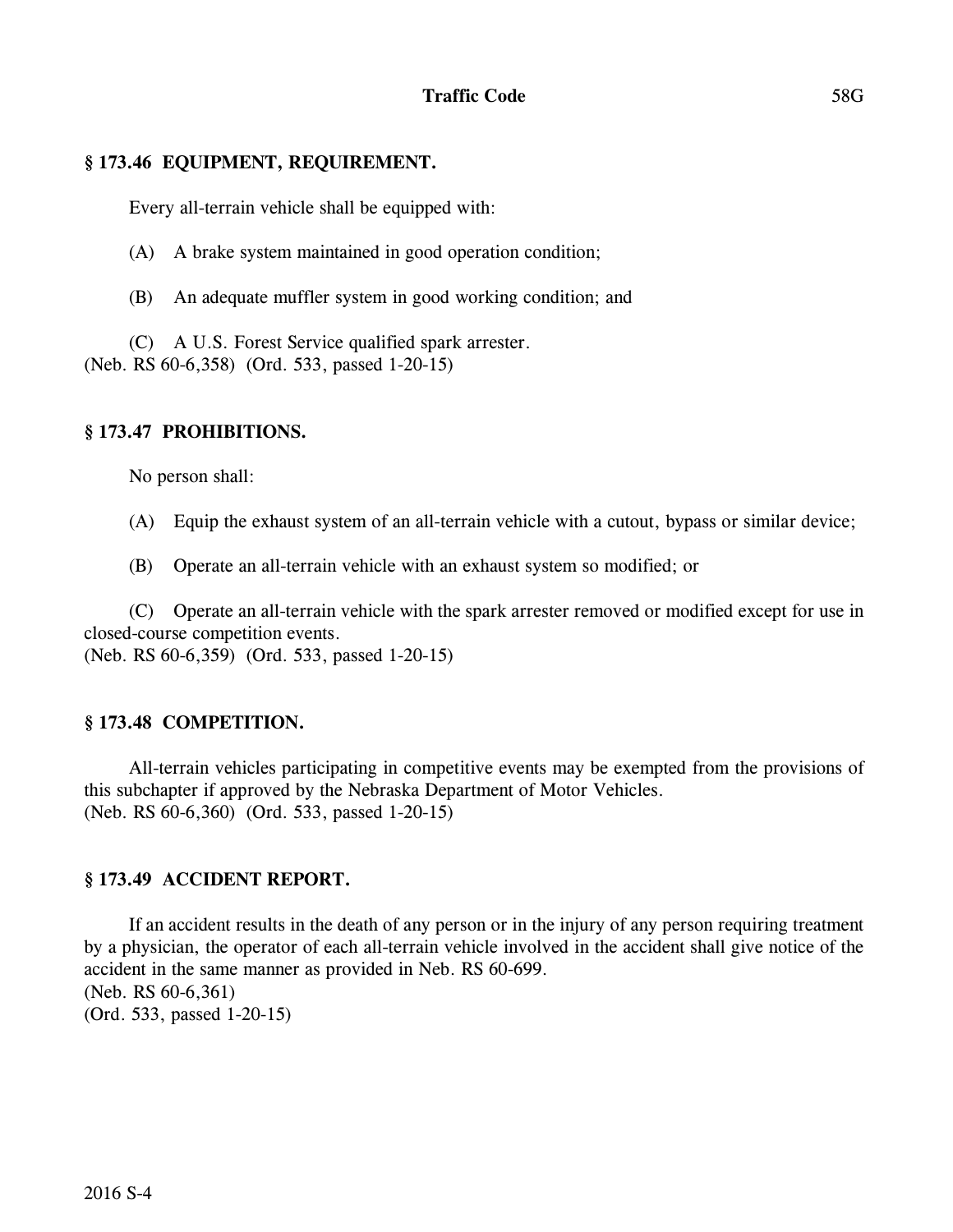# *GOLF CART VEHICLES*

### **§ 173.60 DEFINITIONS.**

For purposes of this subchapter the following definitions shall apply unless the context clearly indicates or requires a different meaning.

*GOLF CART VEHICLE*. A vehicle that has at least four wheels, has a maximum level ground speed of less than 20 miles per hour, has a maximum payload capacity of 1,200 pounds, has a maximum gross vehicle weight of 2,500 pounds, has a maximum passenger capacity of not more than four persons, is designed and manufactured for operation on a golf course for sporting and recreational purposes, and is not being operated within the boundaries of a golf course.

*STREET or HIGHWAY*. The entire width between the boundary limits of any street, road, avenue, boulevard, or way, which is publicly maintained when any part thereof is open to the use of the public for purposes of vehicular travel.

(Neb. RS 60-624) (Ord. 548, passed 9-20-16)

### **§ 173.61 OPERATION.**

(A) A golf cart vehicle may be operated on streets within the corporate limits of the city only if the operator and the vehicle comply with the provisions of this section. A golf cart is not allowed to drive down Highway 30 or Highway 79, but may cross those highways at a street intersection. Golf carts shall only be allowed in the city park for special events such as Old Settlers or baseball tournaments.

(B) A golf cart vehicle may be operated only between the hours of sunrise and sunset and shall not be operated at a speed in excess of 20 miles per hour. When operating a golf cart vehicle as authorized in division (A) above, the following requirements shall be adhered to:

(1) Vehicle shall be equipped with electric strobe/flashing beacon mounted on the top of the vehicle or a bicycle safety flag which extends not less than five feet above ground attached to the rear of such vehicle. The bicycle safety flag shall be triangular in shape with an area of not less than 30 square inches and shall be day-glow in color.

(C) Any person operating a golf cart vehicle as authorized in division (B) above shall:

(1) Be at least 19 years of age and have a valid Class O operator's license or a farm permit as provided in Neb. RS 60-126. The operation of a golf cart vehicle shall be subject to all of the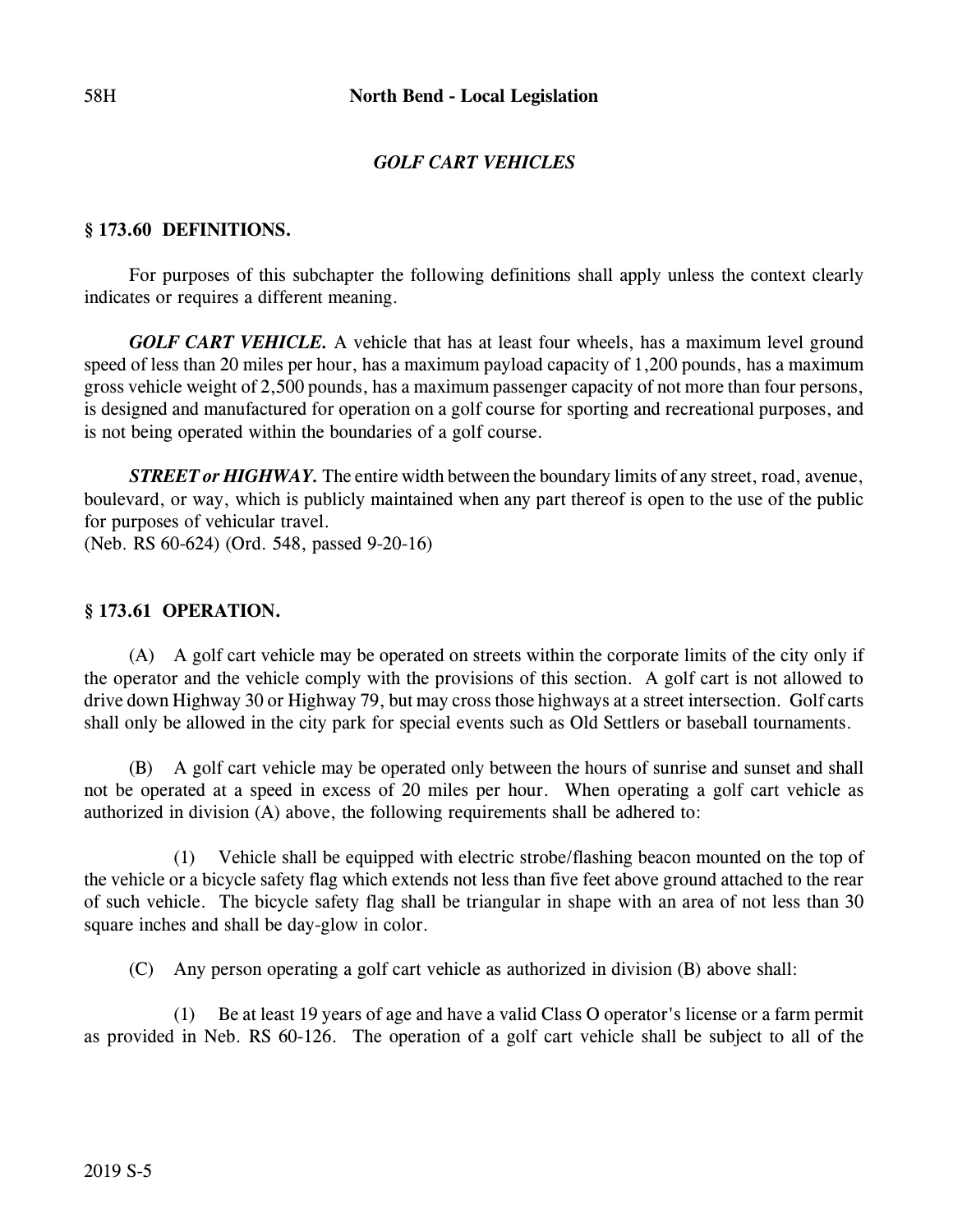# **Traffic Code** 58I

statutory requirements of any motor vehicle in the State of Nebraska; specifically including those statutes dealing with the rules of the road, child restraint systems and the operation of a motor vehicle by any person impaired by alcohol or drugs; and

(2) Have liability insurance coverage for the golf cart vehicle while operating in the city. The person operating the golf cart vehicle shall provide proof of such insurance coverage to any peace officer requesting such proof within five days of such a request.

(D) A golf cart vehicle shall not be operated on any controlled access highway with more than two marked traffic lanes, and the crossing of any controlled access highway with more than two marked traffic lanes shall not be permitted. For purposes of this subchapter turn lanes are deemed to be auxiliary lanes and not traffic lanes. The crossing of a highway shall be permitted by a golf cart vehicle without complying with divisions (B) and (C) above only if:

(1) The crossing is made at an angle of approximately 90 degrees to the direction of the street or highway and at a place where no obstruction prevents a quick and safe crossing;

(2) The golf cart vehicle is brought to a complete stop before crossing the shoulder or roadway of the street or highway;

(3) The operator yields the right-of-way to all oncoming traffic that constitutes an immediate potential hazard;

(4) In crossing a divided highway, the crossing is made only at an intersection of such highway with another highway; and

(5) Both the headlight and taillight of the vehicle are on when the crossing is made. (Neb. RS 60-6,356) (Ord. 548, passed 9-20-16)

# **§ 173.62 REGISTRATION.**

The owner of each golf cart vehicle to be operated within the city limits of the city under the provisions of this subchapter shall be required to pay to the city the sum of \$50 the first year to register or any time to reinstate said vehicle and \$25 each year after that. If the annual renewal fee isn't paid by February 1 of each year, the fee is \$50. Each registered golf cart vehicle will be issued a sticker for identification purposes after the owner's proof of insurance has been reviewed by the City Clerk. Said sticker shall be of a size and shape as determined by the City Council, and shall be displayed prominently on the left rear fender of said vehicle. Said registration shall be revoked for violation of the terms of this subchapter under the provisions set out in § 173.99(C). The registration fee shall not be transferable, and no refund will be allowed in case of sale or disposition of the vehicle. (Ord. 548, passed 9-20-16)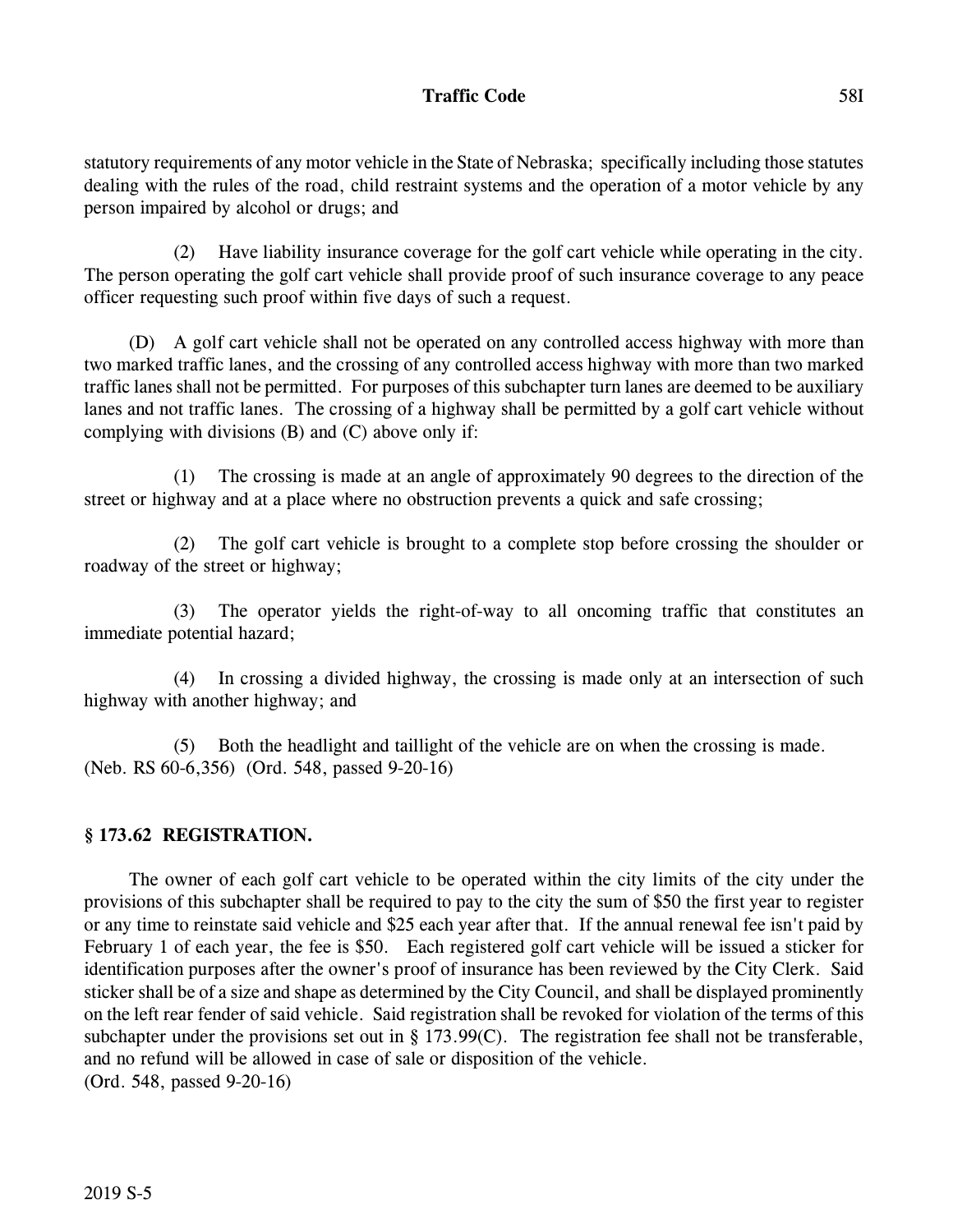## **§ 173.63 PARADE EXCEPTION.**

Golf cart vehicles may be operated on street, roads or highways in parades which have been authorized by the State of Nebraska or the city. (Neb. RS 60-6,356) (Ord. 548, passed 9-20-16)

### **§ 173.64 EQUIPMENT; REQUIREMENT.**

Every golf cart vehicle shall be equipped with:

(A) A brake system maintained in good operation condition;

(B) An adequate muffler system in good working condition; and

(C) A U.S. Forest Service qualified spark arrester.

(Neb. RS 60-6,358) (Ord. 548, passed 9-20-16)

## **§ 173.65 PROHIBITIONS.**

No person shall:

- (A) Equip the exhaust system of a golf cart vehicle with a cutout, bypass or similar device;
- (B) Operate a golf cart vehicle with an exhaust system so modified; or

(C) Operate a golf cart vehicle with the spark arrester removed or modified except for use in closed-course competition events.

(Neb. RS. 60-6,359) (Ord. 548, passed 9-20-16)

# **§ 173.66 COMPETITION.**

Golf cart vehicles participating in competitive events may be exempted from the provisions of this subchapter if approved by the Nebraska Department of Motor Vehicles. (Neb. RS 60-6,360) (Ord. 548, passed 9-20-16)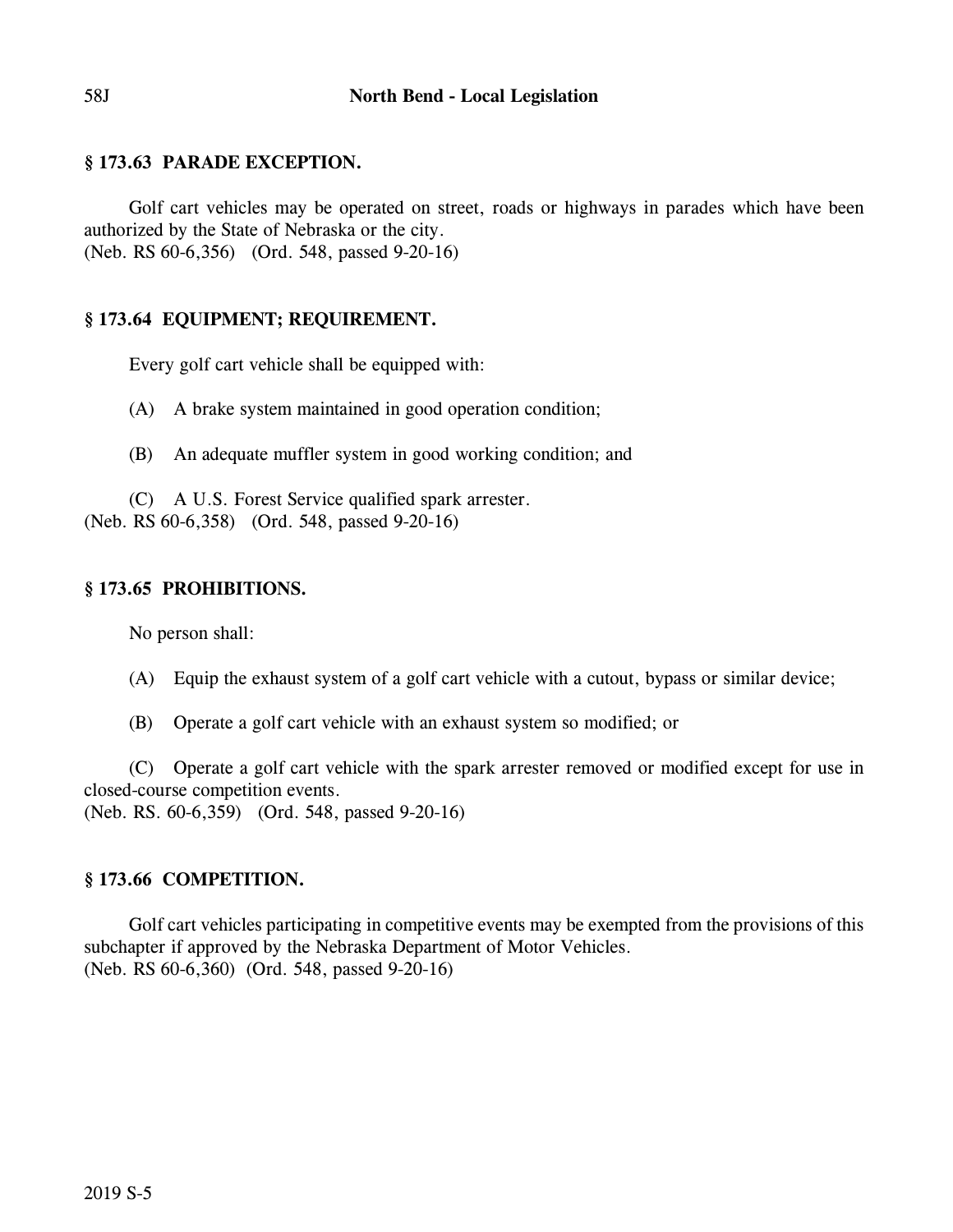## **Traffic Code** 58K

### **§ 173.67 ACCIDENT REPORT.**

If an accident results in the death of any person or in the injury of any person requiring treatment by a physician, the operator of each golf cart vehicle involved in the accident shall give notice of the accident in the same manner as provided in Neb. RS 60-699. (Neb. RS 60-6,361) (Ord. 548, passed 9-20-16)

### **§ 173.99 PENALTY.**

(A) (1) Any person violating the terms of §§ 173.20 through 173.27 shall be guilty of an offense, fined in a sum of not more than \$500, and shall have the registration revoked as to the vehicle involved in said offense as follows:

(a) For the first offense, use by the owner and/or driver of any UTV vehicle shall be prohibited within the city for a period of six months;

(b) For the second offense, use by the owner and/or driver of any UTV vehicle shall be prohibited within the city for a period of one year; and

(c) For the third offense, use by the owner and/or driver of any UTV vehicle shall be permanently prohibited within the city.

(2) At the expiration of each period of revocation as set out in divisions  $(A)(1)(a)$  and  $(b)$ above, the owner of said vehicle may make application to the city for reinstatement of the privilege to operate said vehicle within the city according to the provisions of § 173.22, at a fee of \$50. (Ord. 532, passed 1-20-15)

(B) (1) Any person violating the terms of §§ 173.40 through 173.48 shall be guilty of an offense, fined in a sum of not more than \$500, and shall have the registration revoked as to the vehicle involved in said offense as follows:

(a) For the first offense, use by the owner and/or driver of any ATV vehicle shall be prohibited within the city for a period of six months;

(b) For the second offense, use by the owner and/or driver of any ATV vehicle shall be prohibited within the city for a period of one year; and

(c) For the third offense, use by the owner and/or driver of any ATV vehicle shall be permanently prohibited within the city.